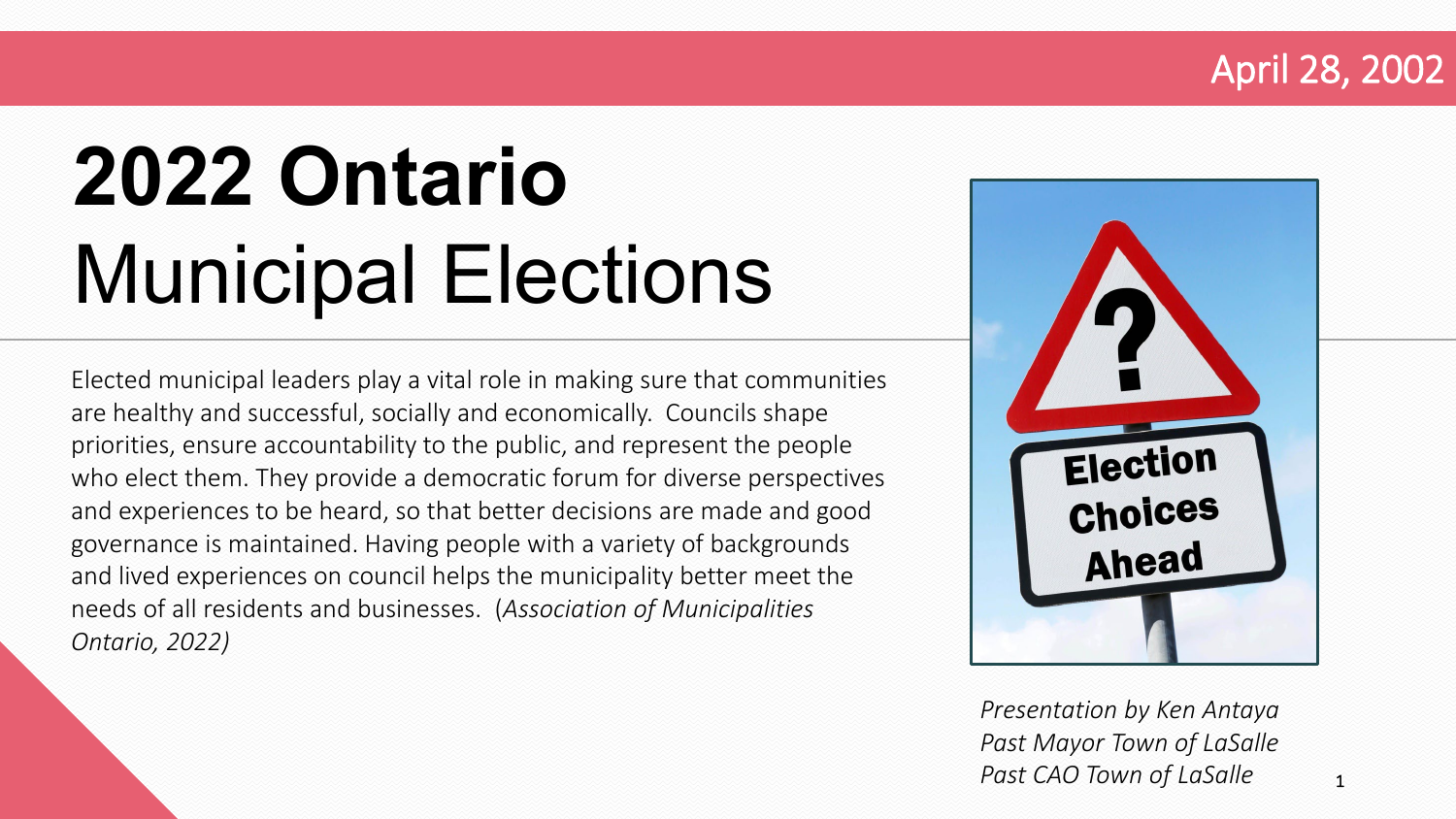### Council and Staff Relations



Municipalities are required to adopt a policy on the relationship between members of council and municipal staff. The relationship between staff and council is intertwined and it is important for council members and staff to respect one another's roles so that they can serve the public in an effective and efficient manner. Council cannot give direction to certain positions that contradict statutory duties, such as: Clerk, Treasurer, Chief Building Official, Fire Chief, Police Chief.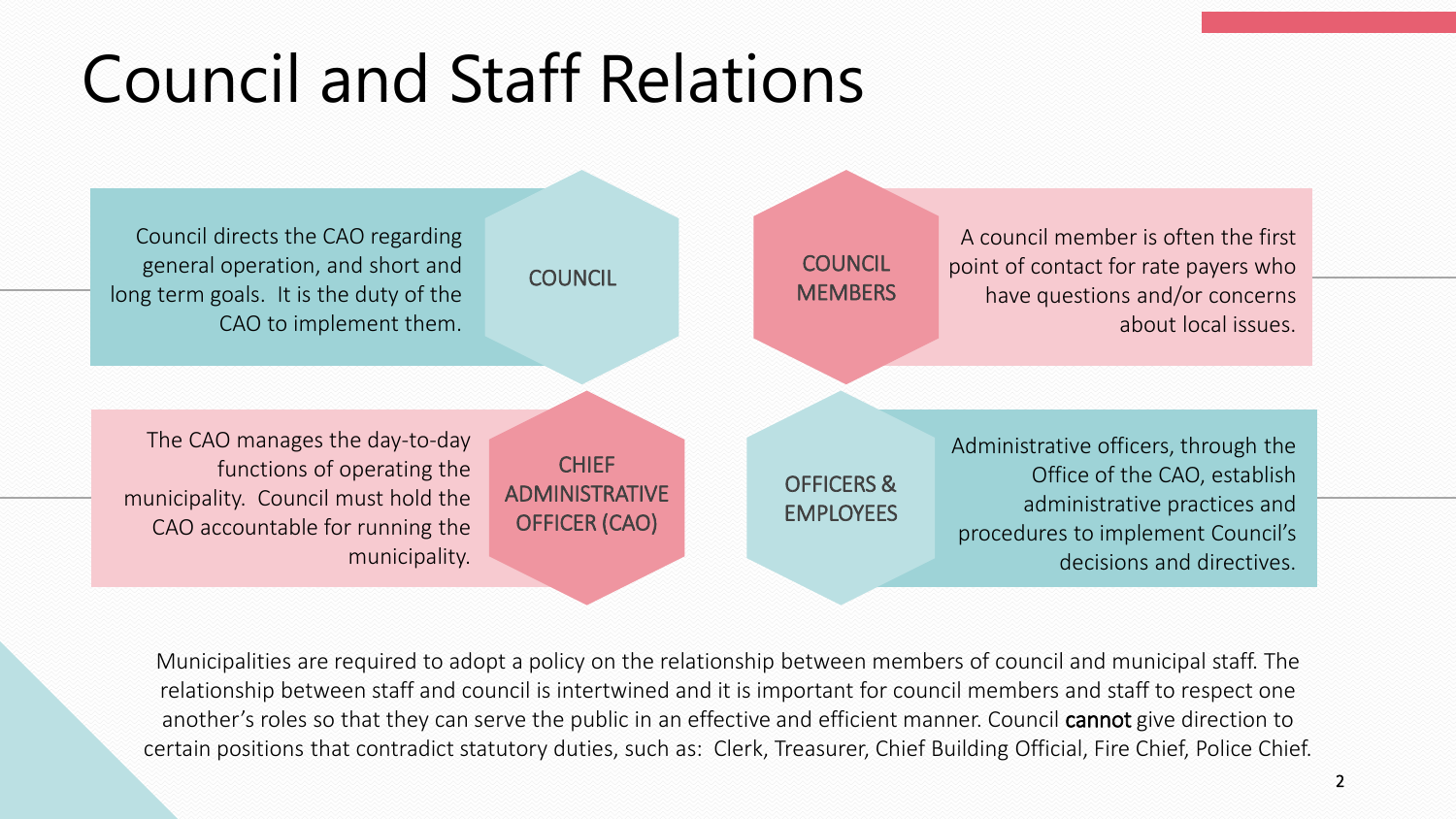## Council Member Responsibilities



The key council member responsibilities are to support the municipality and its operations while ensuring that the public and municipality's well-being and interests are maintained. While individual council members do not have the authority to direct staff to undertake any particular action, they can help in answering questions, finding solutions or facilitating interaction with the administration.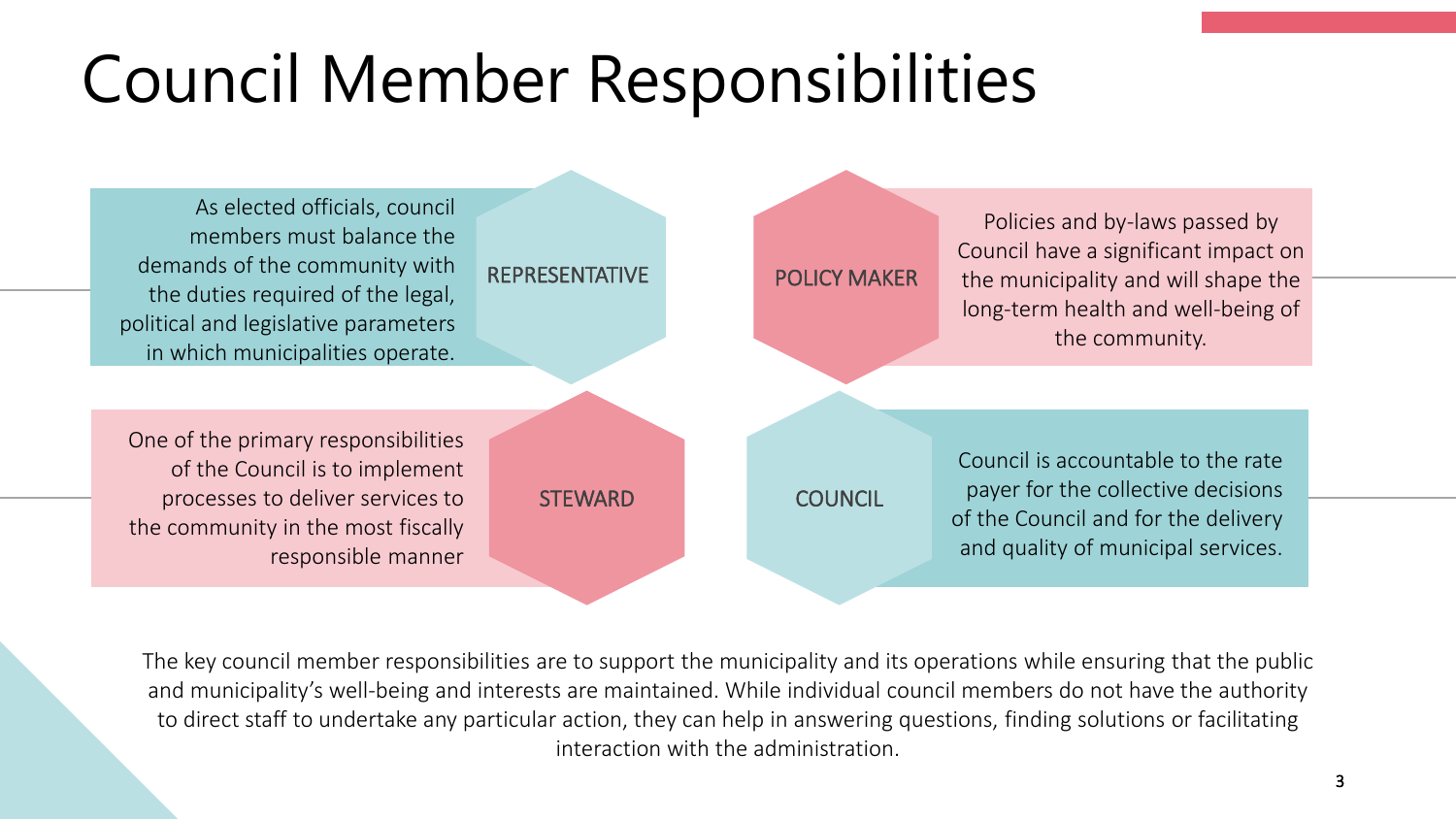### COUNCIL DECISION MAKING



An impactful decision on any issue normally contains many steps and long-term considerations. Municipal operations must align with legislation, regulations or other government policies. Candidates need to be aware of this fact, especially when making campaign promises. One of the most common downfalls of aspiring candidates is making an uninformed decision on which side of controversial issues they stand.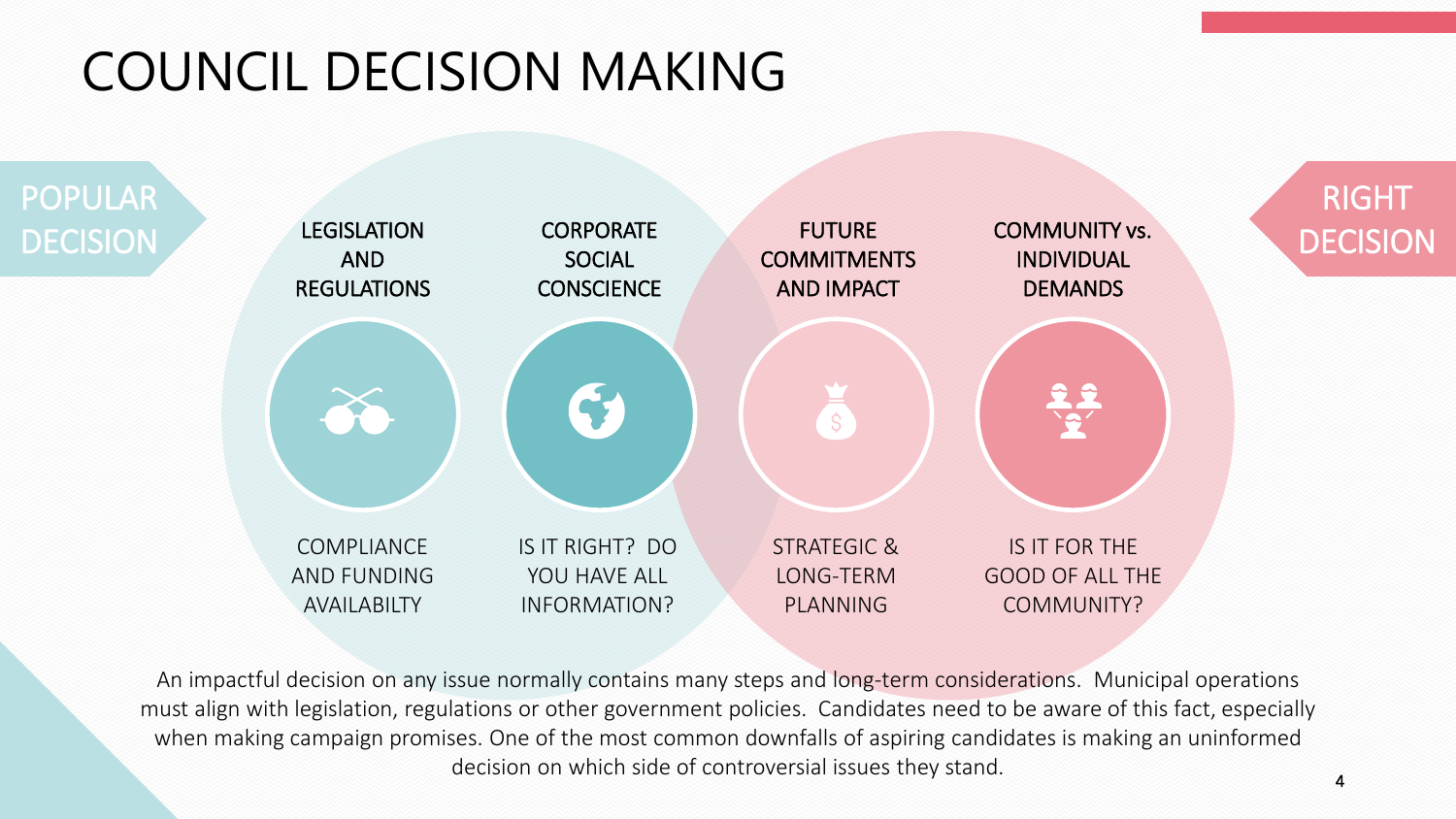#### ACCOUNTABILITY AND TRANSPARENCY

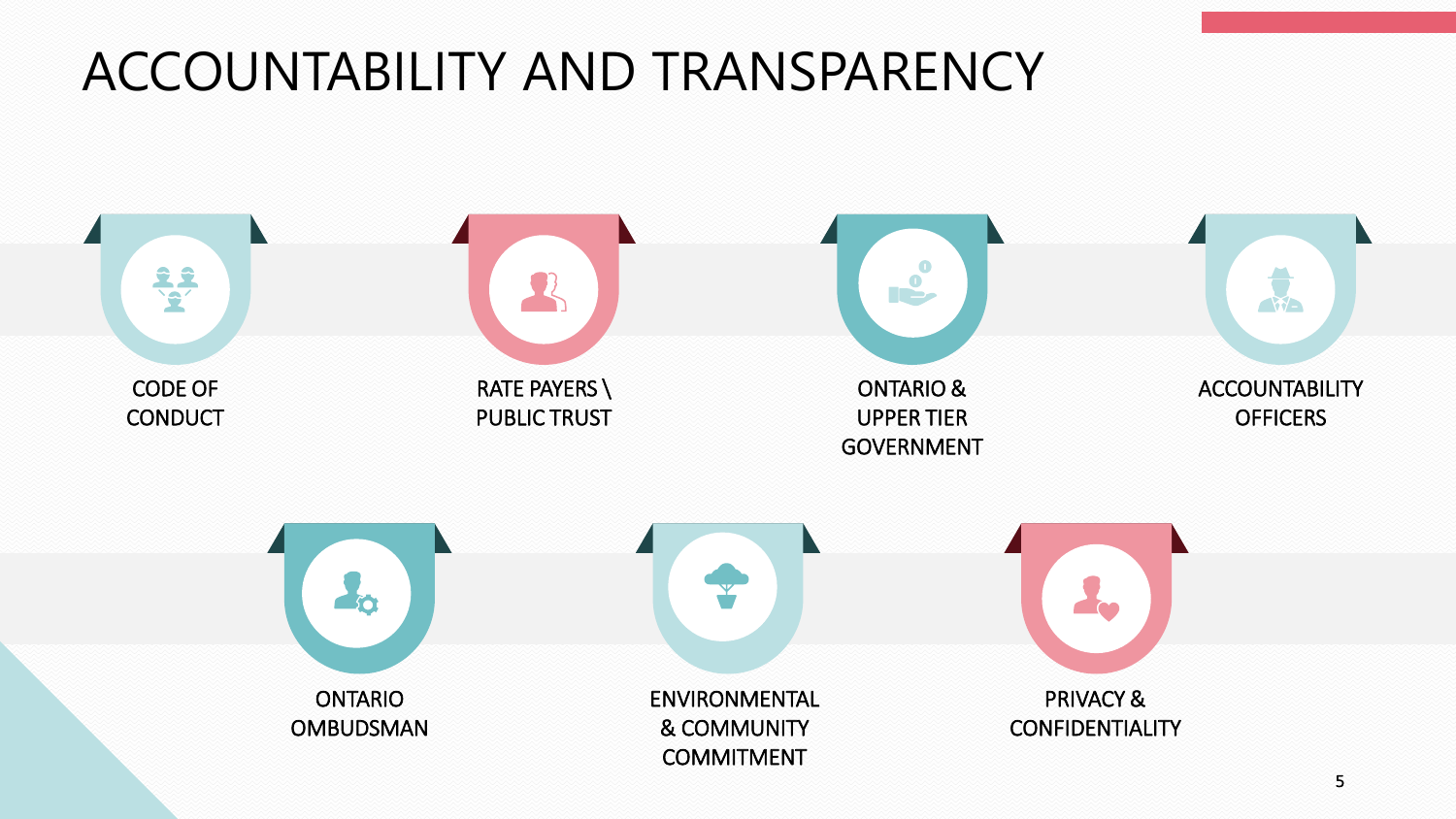#### POLICY DEVELOPMENT & DIRECTIVES PROCESS



Once an issue has been identified the manner of addressing it and determining the appropriate course of action generally follows a specific process. The process includes research by administration that includes precedents, compliance to existing policies and procedures, effects on neighbourhoods (if applicable), impact on operations, such as the ability of municipality to apply the policy/procedure without affecting administration, including the staffing ability to implement, funding, etc.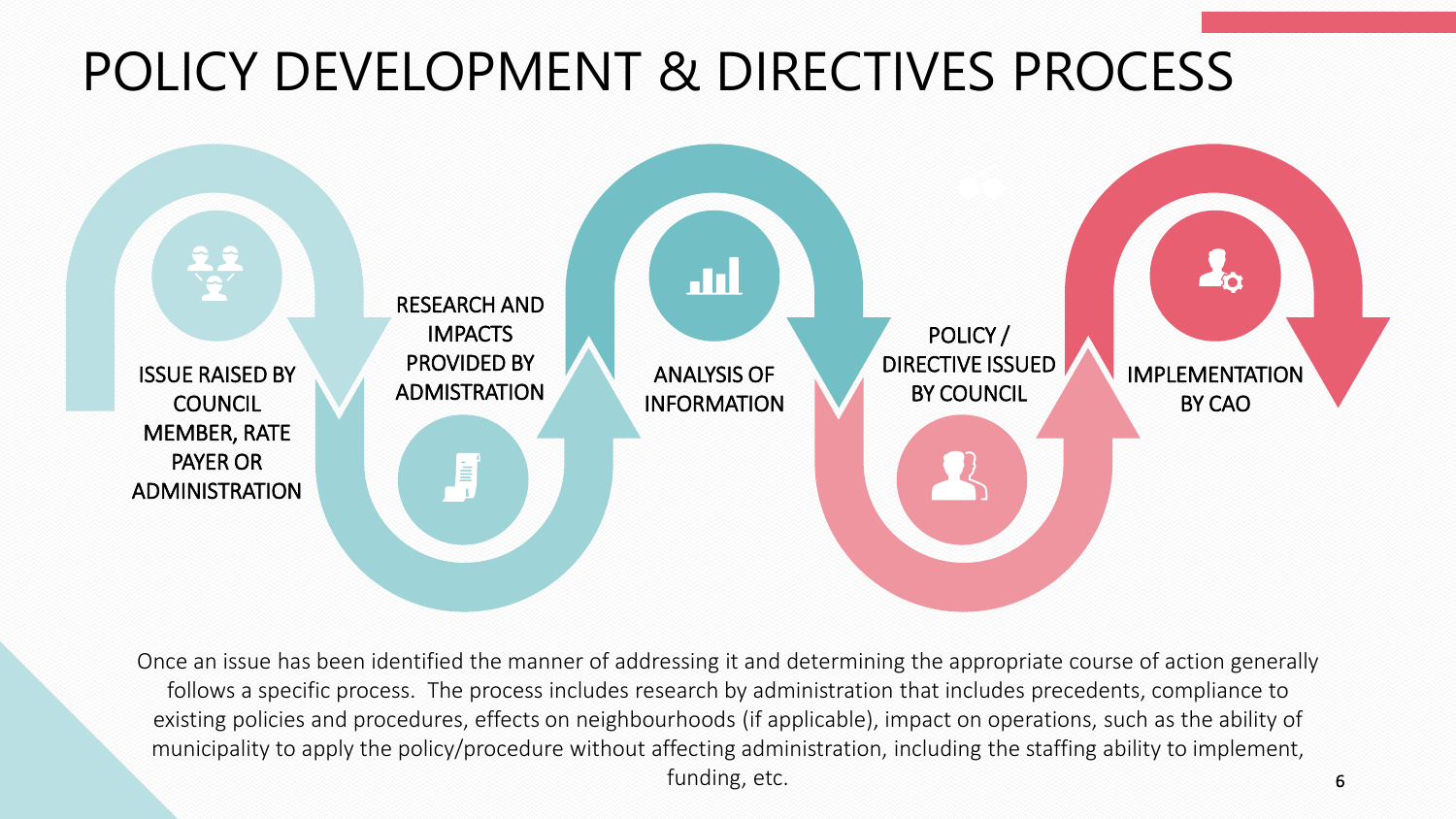#### PERSONAL AND FAMILY LIFE



Serving your community takes a chunk of time away from your personal interests, but more importantly – your family life. Successful politicians have, for the most part, been able to balance the hectic pace. Those that succeed do so by prioritizing the family, and balancing private interest time with municipal business.